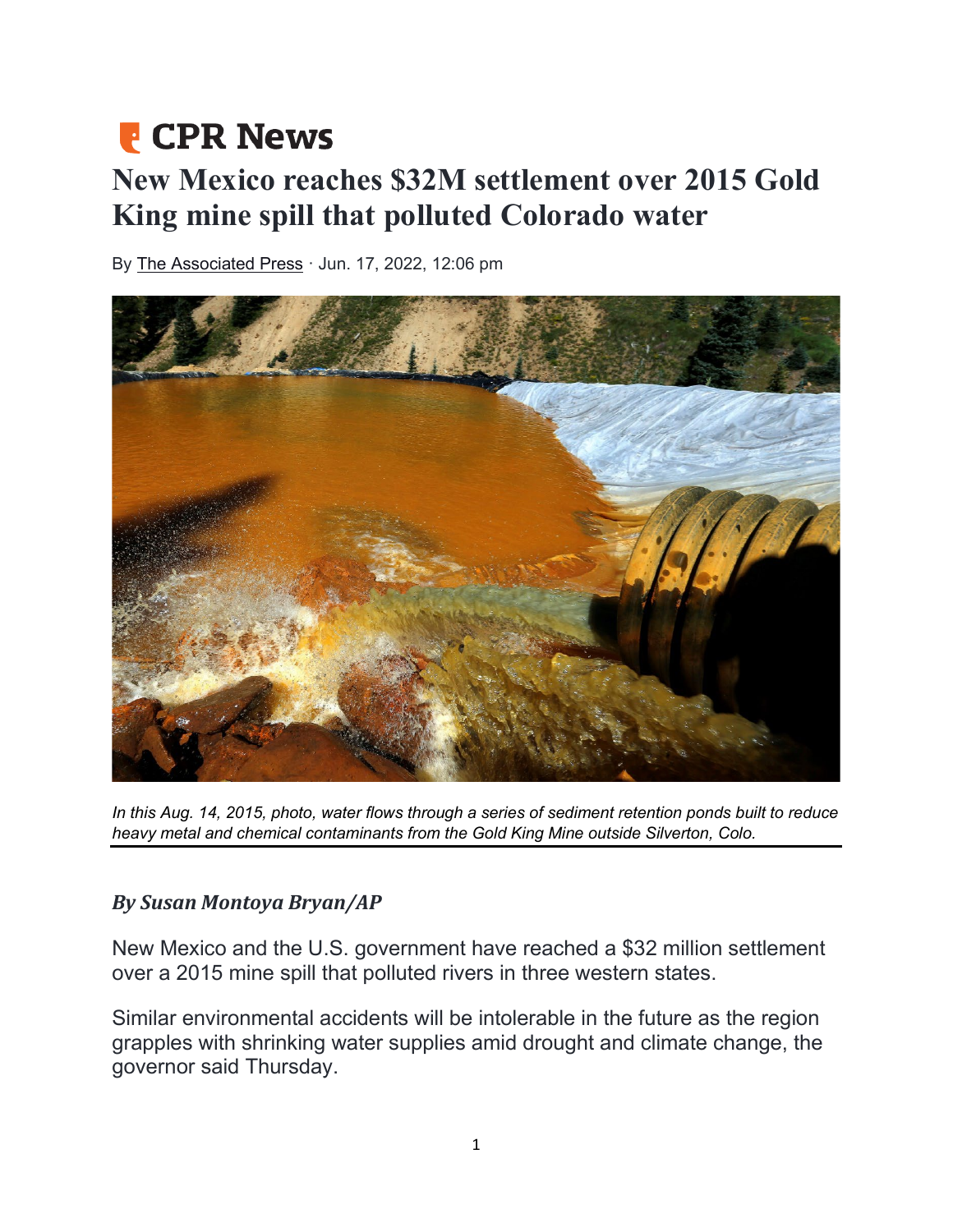"Every drop is precious," Gov. Michelle Lujan Grisham said during a news conference. "If we don't have that water, we aren't growing our own food."

The spill released 3 million gallons (11 million liters) of wastewater from the inactive Gold King Mine in southwestern Colorado, sending a bright-yellow plume of arsenic, lead and other heavy metals south to New Mexico, through the Navajo Nation and into Utah through the San Juan and Animas rivers.

Water utilities were forced to scramble and shut down intake valves while farmers stopped drawing from the rivers as the contaminants moved downstream.

The New Mexico settlement marks just the latest reached over the past year. Colorado and the Navajo Nation also have inked **[multimillion-dollar](https://apnews.com/article/business-us-environmental-protection-agency-denver-colorado-environment-3c20f69f0dfe7855b1eebe68eb92a459) [agreements](https://apnews.com/article/business-us-environmental-protection-agency-denver-colorado-environment-3c20f69f0dfe7855b1eebe68eb92a459)** to settle claims and sort out responsibility for continued cleanup at the Superfund site that was established following the spill.

Under the New Mexico agreement, the federal government will make cash payments for response costs, environmental restoration and efforts to mitigate the negative perceptions about the area's rivers following the spill. Money also will go toward water quality monitoring and cleanup activities.

Lujan Grisham called the settlement a turning point for communities in the region.

"While the San Juan and Animas rivers have healed from the spill, it's time for communities like Farmington, Bloomfield, and Aztec to do the same," she said in a statement, saying the money is deserved in light of the federal government's role in the disaster.

The state also received \$11 million in damages from the mining companies, and the case against the federal contractors involved is pending.

On Aug. 5, 2015, Environmental Protection Agency contractors attempting cleanup work caused the release of the toxic wastewater. The plume eventually reached Lake Powell in Utah.

Although the rivers are now safe for irrigation and other uses, state and local officials have said the stigma associated with the event has had lasting effects on the region's economy.